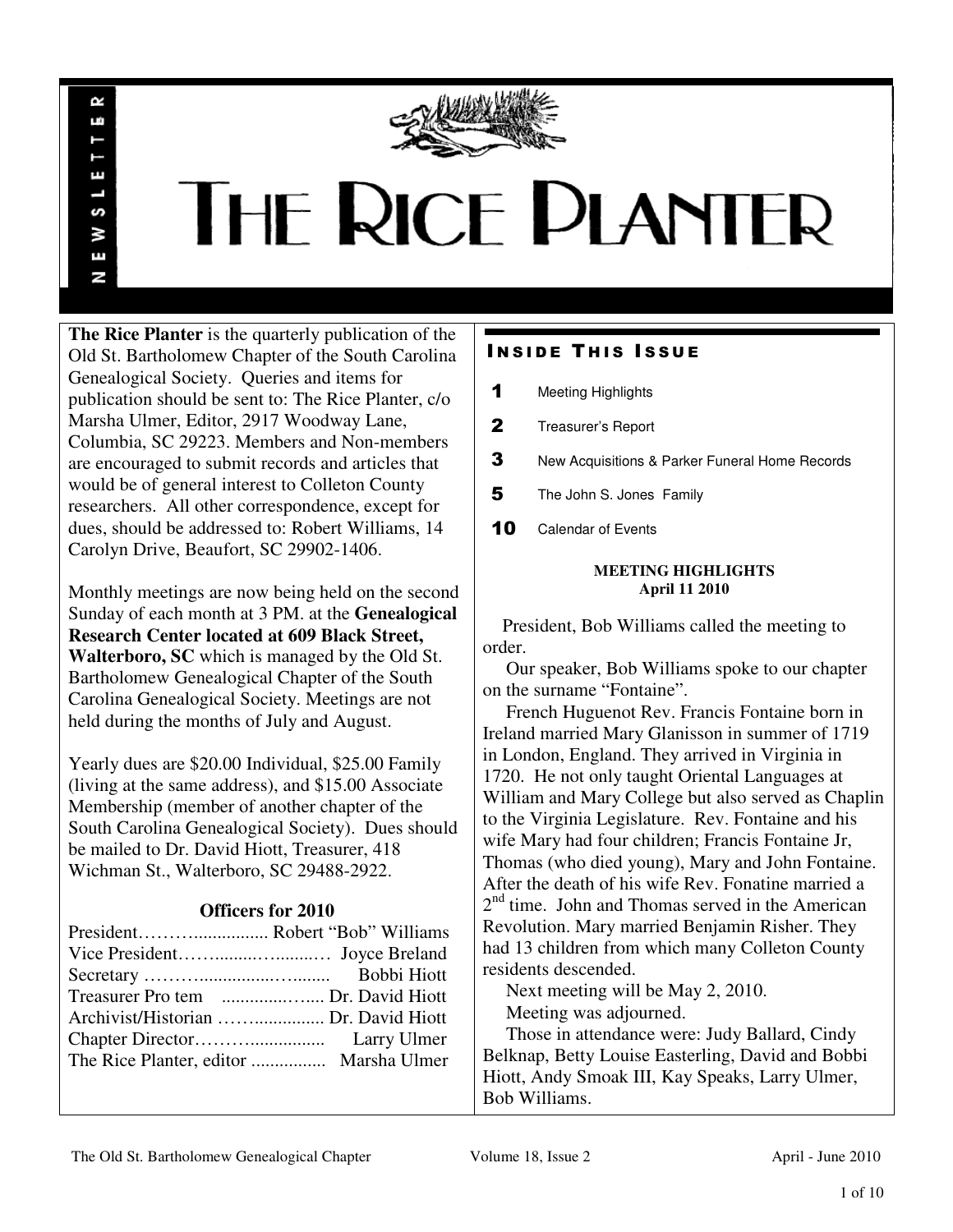| <b>MEETING HIGHLIGHTS</b> |  |
|---------------------------|--|
| <b>May 02 2010</b>        |  |

| President, Bob Williams called meeting to order.   |
|----------------------------------------------------|
| Minutes were read and approved                     |
| Treasurer's Report was read and approved.          |
| Old Business: Judy Ballard to continue her work on |
| the new cemetery book.                             |
| Will check with Lillie Singleton                   |
| regarding the progress of our Junior               |
| Pioneer Certificate Program.                       |
| Notice to be sent to members who have              |
| not yet renewed.                                   |
| Research Center volunteers needed.                 |
| New Business: Pioneer Certificate Program          |
| discontinued due to lack of                        |
| participation.                                     |
| Workshop June 12 <sup>th</sup> preparations:       |
| Registration: 9:30am                               |
| Speaker to be David Hiott who will                 |
| talk on the Native Americans of                    |
| Colleton County.                                   |
| At the 11:00am session he will                     |
| speak to our visitors on DNA                       |
| Lunch Break                                        |
| Research at our research center.                   |
| Nominating Committee appointed:                    |
| Bobbi Hiott, Joyce Breland and                     |
| Marsha Ulmer. Committee to give                    |
| a report at our October meeting.                   |
| Officers to be elected in November.                |
| Announcement made regarding Sons of the            |
|                                                    |

Confederacy are planning to have a walking tour of Confederate graves in Live Oak Cemetery on Sunday May 16 2010 at 6pm.

Meeting Adjourned.

 Those in attendance were: Joyce Breland, David and Bobbi Hiott, Larry and Marsha Ulmer, Bob Williams.

| <b>TREASURER'S REPORT HIGHLIGHTS</b> |
|--------------------------------------|
| <b>Revised February 2010 Report</b>  |

#### **Income:**   $175.00$ <br> $100.00$ Donations Copies 2.15 Books Sold 30.00 **Total Income: 307.15 Expenses:**  SCGS Dues 108.00 Stamps, Stamper & Mailing supplies 34.68<br>Newsletter 135.95 Newsletter

**Beginning Balance:** 

**TREASURER'S REPORT HIGHLIGHTS** 

**March 2010** 

**Total Expenses: -278.63** 

**Ending Balance: 2,903.51** 

## **TREASURER'S REPORT HIGHLIGHTS**

|                          | April 2010 |           |  |
|--------------------------|------------|-----------|--|
| <b>Beginning Balance</b> | 2,903.51   |           |  |
| Income:                  |            |           |  |
| Dues                     | 305.00     |           |  |
| Donations                | 505.00     |           |  |
| Copies Made              | 9.75       |           |  |
| Books Sold               | 104.00     |           |  |
| <b>Total Income:</b>     |            | 923.75    |  |
| <b>Expenses:</b>         |            |           |  |
| <b>SCGS</b> Dues         | 75.00      |           |  |
| Supplies                 | 31.51      |           |  |
| Mailing                  | 5.00       |           |  |
| <b>Total Expenses</b>    |            | $-111.51$ |  |
| <b>Ending Balance:</b>   |            | 3,715.75  |  |

# **TREASURER'S REPORT HIGHLIGHTS**

|                          | <b>May 2010</b> |           |  |
|--------------------------|-----------------|-----------|--|
| <b>Beginning Balance</b> |                 | 3,715.75  |  |
| Income:                  |                 |           |  |
| Dues                     | 135.00          |           |  |
| Copies Made              | 10.00           |           |  |
| Books Sold               | 38.00           |           |  |
| <b>Total Income:</b>     |                 | 183.00    |  |
| <b>Expenses:</b>         |                 |           |  |
| <b>SCGS Dues</b>         | 66.00           |           |  |
| Mailer, Stamper          | 34.68           |           |  |
| <b>Total Expense:</b>    |                 | $-100.68$ |  |
|                          |                 |           |  |

**Ending Balance: 3,798.07** 

|        | 3,465.99  |                                      |                                                                                                                                                                                           |
|--------|-----------|--------------------------------------|-------------------------------------------------------------------------------------------------------------------------------------------------------------------------------------------|
|        |           |                                      |                                                                                                                                                                                           |
| 150.00 |           | June 16, 2010 (after workshop)       |                                                                                                                                                                                           |
| 11.00  |           | <b>Beginning Balance</b><br>3,798.07 |                                                                                                                                                                                           |
| 4.00   |           | Income:                              |                                                                                                                                                                                           |
| 70.00  |           | 205.00<br><b>Dues</b>                |                                                                                                                                                                                           |
|        | 235.00    | 20.00<br><b>Donations</b>            |                                                                                                                                                                                           |
|        |           |                                      |                                                                                                                                                                                           |
| 84.00  |           |                                      |                                                                                                                                                                                           |
|        |           |                                      |                                                                                                                                                                                           |
| 742.00 |           |                                      |                                                                                                                                                                                           |
|        | $-826.00$ | Rent<br>10.00                        |                                                                                                                                                                                           |
|        | 2,874.99  | <b>Total Expenses</b><br>$-212.60$   |                                                                                                                                                                                           |
|        |           | <b>Ending Balance</b><br>3,951.47    |                                                                                                                                                                                           |
|        |           |                                      | <b>TREASURER'S REPORT HIGHLIGHTS</b><br>141.00<br><b>Books Sold</b><br>366.00<br><b>Total Income:</b><br><b>Expenses:</b><br><b>SCGS</b> Dues<br>57.00<br>145.00<br><b>Fire Insurance</b> |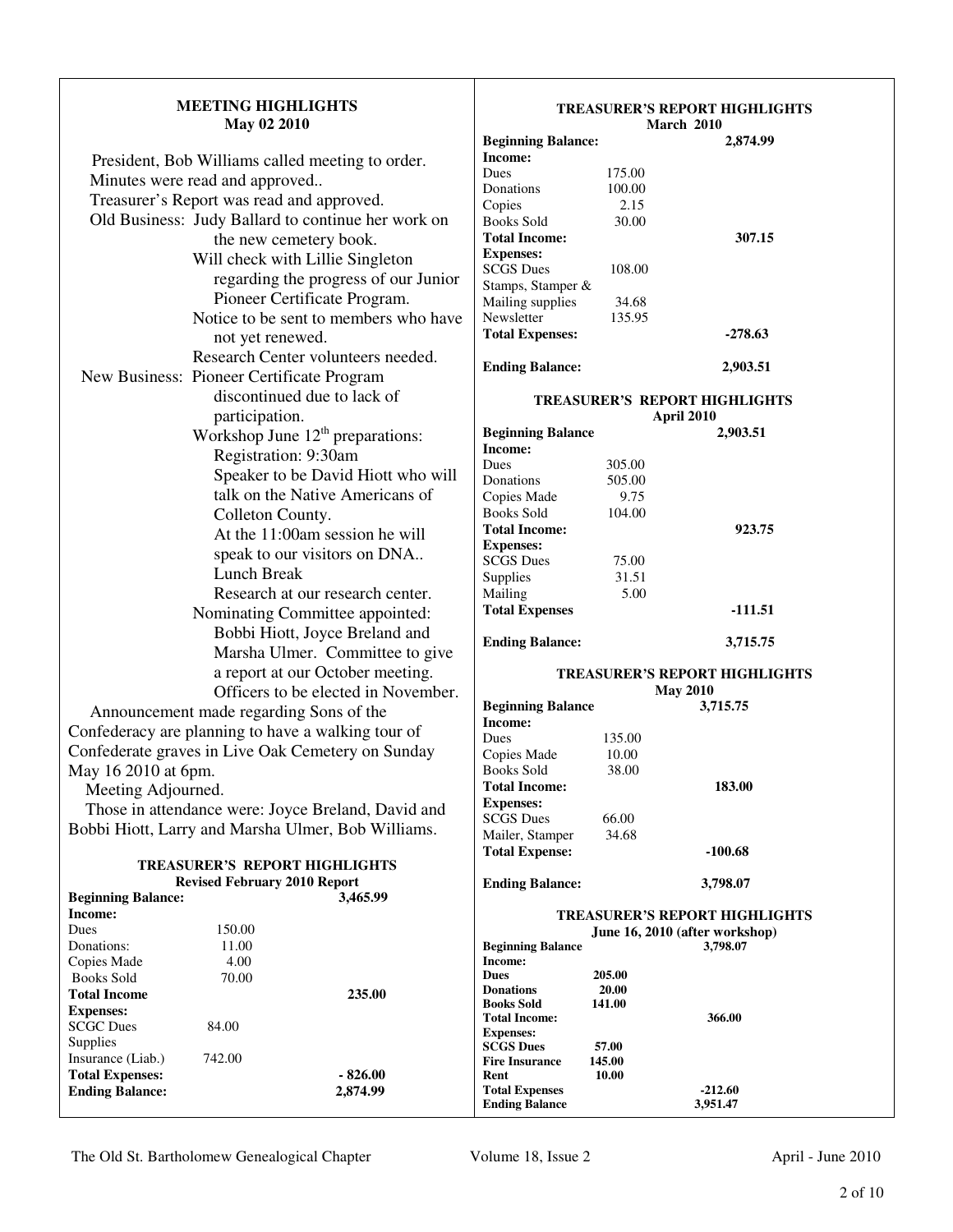#### **MEETING HIGHLIGHTS Jun 12 2010**

 David Hiott welcomed our guests. David Hiott was Chapter's Guest Speaker.

 First Lecture was a review, with power point slides of The Indians of Colleton County and nearby areas, going back to pre-European times and touching on early Southeastern cultures. Disease, wars, unfair trading practices, and Indian Slavery were discussed. Brief reviews were made of the Westo, Yamasee, Kusso, Natchez, and PeeDee tribes. The contacts among the latter three groups was mentioned, with the eventual merging of the Kusso and Natchez. This community is now called the "Edisto" tribe due to location and convention. We were pleased to have several members of the Edisto tribe in attendance, including the Vice-Chief, Andy Spell.

 Second Lecture DNA touched on the makeup of DNA into nuclear Chromosomes and also into a more primitive form with mitochondria. The uses of testing of DNA in genealogy were reviewed. Some discussion was given for new testing methods in determining the ethnic makeup of an individual.

 After lunch our research center welcomed visitors. Some were from Summerville, Charleston and Florida.

 Fifty- five people attended the workshop. Total 2010 Membership is now 111.

#### **NEW ACQUISITIONS TO OLD ST. BARTHOLOMEW GENEALOGICAL CHAPTER RESEARCH CENTER**

#### **NAME OF ITEM DONOR** Manakintowne's Huguenots by A. W. Elterich Bob Williams High Sheriff of the Low Country by J. E. McTeer Bob Williams Colleton County, SC Pictorial History Given in Memory of years of loyal Service by Judy Ballard now of Easley, SC. Bobbi & David Hiott Tracks in the Sea, M. F. Maury by C. G. Hearn given in memory of Fred Fontaine Bob Williams A History of the Upper Country of S. C. dedicated to honor Judy Ballard OSBC Indian's Revenge (Yemassee War) by William McIntosh given in memory of Dr. Joseph Jackson Stokes Bob Williams Mother: Marjorie McDaniel b. Walterboro, SC Bros: John Francis Brailsford Jr William Moultrie Brailsford Sis: Marjorie Brailsford Grandparents: Mrs. F. E. McDaniel **Britton, Caroline Fishburne**  b. about 1885 d. Jan 26 1956 Washington, DC bur: Live Oak Cemetery, Walterboro, SC Spouse: Darcy Britton Father: Benjamin Fishburne b. Walterboro, SC Mother: Elizabeth Alice Bedon b. Camden, SC Bro: B. P. Fishburne

## **FRED PARKER FUNERAL HOME RECORDS**

### **Berry, Lee Franklin**

b. May 22 1882 Colleton Co, SC d. Dec 01 1956 Columbia, SC bur: Smoak's Baptist Church Cemetery Occ: Retired Mail Carrier Spouse: Justin Hiers Father: F. J. Berry b. Colleton Co, SC Mother: Hattie Kinard b. Colleton Co, SC Sons: R. F. Berry of Walterboro, SC L. T. Berry of Bishopville, SC R. J. Berry of Clemson, SC Edgar Berry of Winston Salem, NC M. O. Berry of Florence, SC Hugh M. Berry of Clemson, SC Daus: Mrs. C. W. Tomberlin of Phoenix Mrs. W. H. Stubbs of Ehardht, SC Mrs. Earl Sasser of Walterboro, SC Mrs. J. F. Mader Bros: J. O. Berry of Savannah, GA J. Fairey Berry of Smoaks, SC Sis': Mrs. H. M. Saunders of Atlanta, GA Mrs. C. C. Garris of Andrews, SC 22 Grandchildren 2 Great Grandchildren

## **Brailsford, Infant Son**

b. Aug 27 1956 Colleton Co Hosp, SC d. Aug 27 1956 Colleton Co Hosp, SC bur: Live Oak Cemetery, Walterboro, SC Father: John F. Brailsford b. Orangeburg, SC Mr. and Mrs. J. M. Brailsford Sr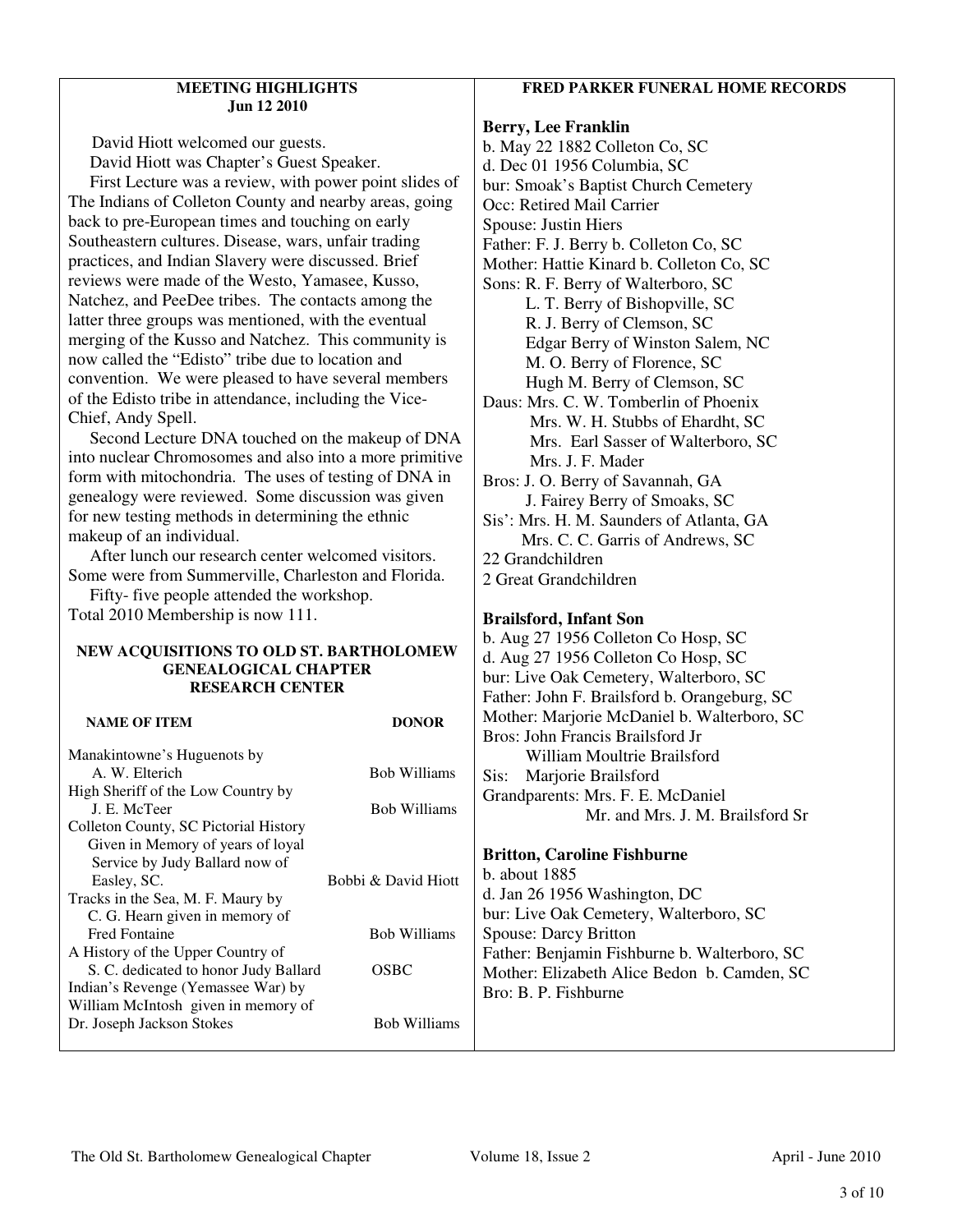## **PARKER FUNERAL HOME RECORDS**

continued

#### **Breland, Sara Augusta Griffin Fennell** . **Breland, Robert Spencer**

b. Jul 31 1886 Colleton Co, SC b. Jan 21 1884 Colleton Co, SC d. Aug 09 1956 Colleton Co Hosp, Walterboro, SC d. Dec 09 1956 Colleton Co Hosp d. Aug 09 1956 Colleton Co Hosp, Walterboro, SC d. Dec 09 1956 Colleton Co Hosp, Walterboro, SC bur: Live Oak Cemetery, Walterboro, SC bur: Live Oak Cemetery, Walterboro, SC 1<sup>st</sup> Spouse: Laurie Fennell 2<sup>nd</sup> Spouse: Rhett Breland Spouse: Mary Hiott Father: James Oliver Griffin b. Colleton Co, SC Father: Charlie J. W. Breland b. Colleton Co, SC Mother: Sara Wesley b. Colleton Co, SC Mother: Nancy Breland b. Colleton Co, SC Sis': Mrs. D. T. Strickland of Walterboro, SC Son: Cary B. Breland of Walterboro, SC Mrs. B. G. Weeks of Walterboro, SC Bro: Rhett Breland of Walterboro, SC

#### **Bridge, Howell A**.

b. Sep 08 1891 Colleton Co, SC **Brooks, Annie Bell Dockery** d. May 28 1956 Walterboro, SC b. May 06 1912 Madison Co, GA bur: Bridge Cemetery d. Jan 06 1956 Colleton Co Hosp, Walterboro, SC Occ: Farmer bur: Union Grove Cemetery near Cleveland, GA<br>
Father: Preston Bridge b. Colleton Co, SC<br>
Spouse: F. A. Brooks Father: Preston Bridge b. Colleton Co, SC Mother: Laura Bridge b. Colleton Co, SC<br>
Sis': Mrs. L. B. O'Quinn of Walterboro, SC<br>
Mother: Mary Halloway b. SC Sis': Mrs. L. B. O'Quinn of Walterboro, SC

b. Sep 22 1879 Ashville, NC<br>
d. Jan 17 1956 Colleton Co Hosp, SC<br>
Daus: Marie Elizabeth Brooks of Walterboro, SC<br>
Daus: Marie Elizabeth Brooks of Walterboro. bur: Live Oak Cemetery, Walterboro, SC Beulah Jean Brooks of Walterboro, SC Occ: Retired Merchant and Businessman Bros: George Dockery of Cornelia, GA Spouse: Esther Westcoat **Eugene Dockery of Penn** Father: James Clay Brown b. AL Wilborn Dockery of Cornelia, GA<br>
Mother: Margaret Atkin b. Ashville, NC<br>
Johnnie Dockery of Cleveland, GA Mother: Margaret Atkin b. Ashville, NC<br>
Sons: Dr. G. C. Brown of Walterboro, SC<br>
Sis': Mrs. G. E. Smith Jr of GA Sons: Dr. G. C. Brown of Walterboro, SC Daus: Mrs. W. C. Pearcy of Walterboro, SC Paul Dockery of Greenville, SC Mrs. L. S. Mitchell of Walterboro, SC Mrs. H. B. Sprott of Summerton, SC **Butler, Robert Lindey** Sis: Mrs. J. C. Sanders of Charleston, SC b. Jan 15 1931 Michigan 12 Grandchildren d. Dec 18 1956 Colleton Co, SC 6 Great Grandchildren bur: Live Oak Cemetery, Walterboro, SC

b. Nov 19 1874 Colleton Co, SC Bros: Joseph L. Butler of Walterboro, SC d. Jun 26 1956 Colleton Co Hosp, SC Thomas Butler of Santa Ana, CA bur: Pine Grove Bapt Church Cemetery Gerald Butler of Walterboro, SC Spouse: Joseph Byron Sis: Mrs. Jim Avant of Walterboro, SC Father: William Edward Benton b. Colleton Co, SC Mother: Mary Fisk b. Colleton Co, SC **Caldwell, Beatrice "Bea" Hentz** Bro: J. W. Benton of John's Island, SC b. Jan 07 1886 Newberry Co, SC Sis: Mrs. Maggie Martin of Ruffin, SC d. Jul 10 1956 Colleton Co Hosp, SC

bur: Live Oak Cemetery, Walterboro, SC bur: Live Oak Cemetery, Walterboro, SC Occ: Farmer and Cabinet Maker Sis: Mrs. C. J. D. Caldwell of Lodge, SC

Mrs. J. M. (Adrie) Thomas of Walterboro, SC Sons: Furman Edward Brooks of Ft. Riley, KS Robert Earl Brooks of Walterboro, SC **Brown Sr, George Carroll State Albert Williston Brooks of Walterboro, SC** Daus: Marie Elizabeth Brooks of Walterboro, SC Howard Atkin Brown of Walterboro, SC Half Bros: Willie Dockery of Greenville, SC

 Father: Thomas L. Butler b. Colleton Co, SC **Byron, Janie E. Benton** Mother: Ola Avant Butler Reid b. Colleton Co, SC

bur: Live Oak Cemetery, Walterboro, SC Spouse: T. H. Caldwell Father: Thomas M. Hentz b. Newberry Co, SC Mother: Frances Hayne Roof b. Newberry Co, SC Son: Thomas H. Caldwell Jr of Ruffin, SC Daus: Mrs. J. Albert Kinard of Walterboro, SC Mrs. Gaillard Pinckney of Beaufort, SC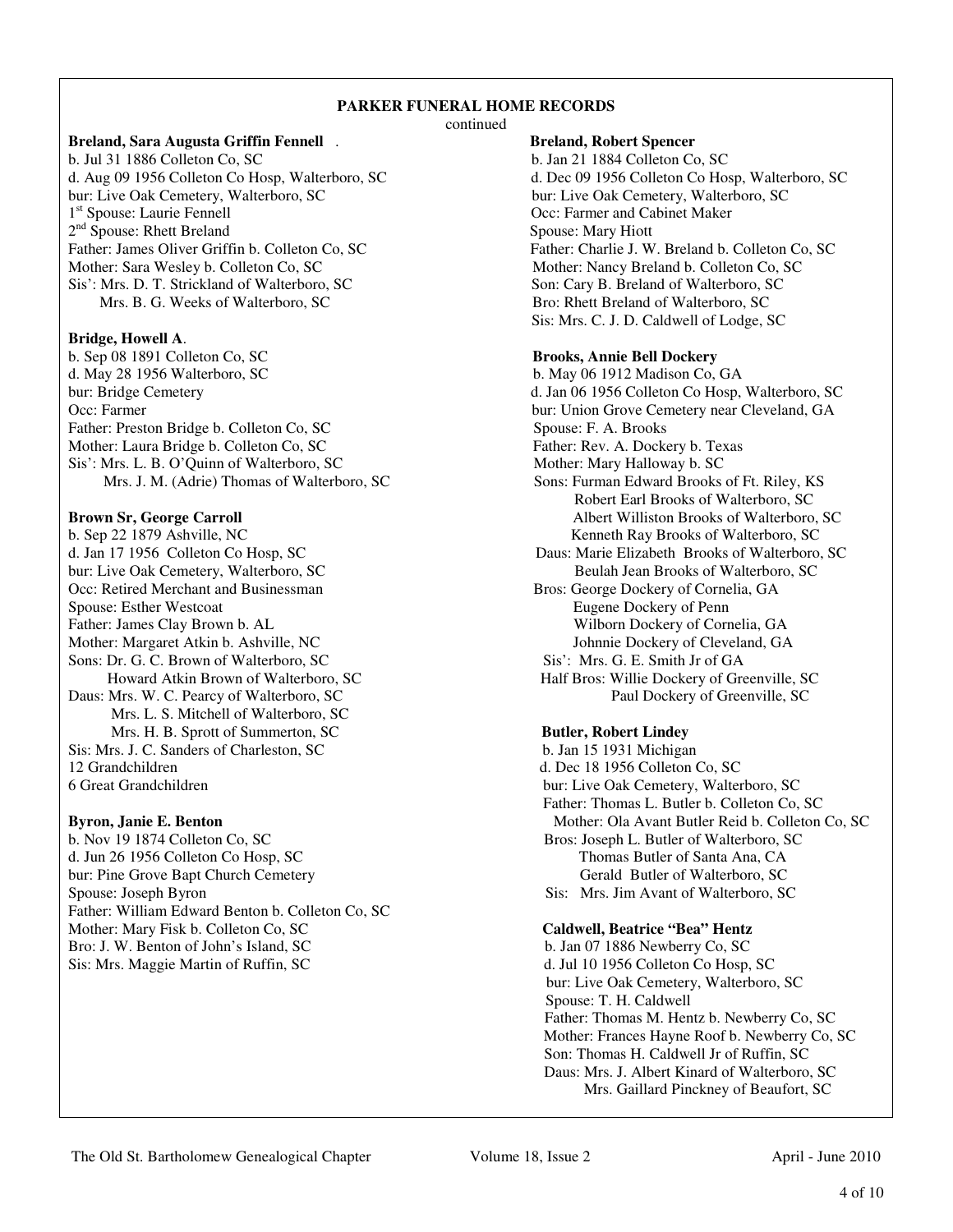## **THE JOHN S. JONES FAMILY Cont'**

- 25. **William Newton Jones**, born Mar 25 1849 in Colleton Co, SC, died Feb 07 1926 in Colleton Co, SC, buried in Cross Swamp Methodist Church, Islandton, SC. He served in the Civil War with Co. K 24th South Carolina infantry, occupation 1912 - 1926 Magistrate. He married **Annie Rebecca Miley**, about 1869, born about 1853 in Colleton Co, SC, died Nov 20 1911 in Colleton Co, SC, buried in Cross Swamp Methodist Church, Islandton, SC. *Children:*
	- 114 i. Clara Jones, born Aug 13 1870, died Jul 24 1894, buried in Cross Swamp Methodist Church, Islandton, SC, She married Richard Franklin "Frank" McMillan, born Feb 27 1870 (son of Jefferson Reese McMillan and Nancy Hiers), died Aug 12 1950. Richard: Married a second time to Pauline Folk.
- + 115 ii. Mattie Jones born Feb 17 1872.

.

- 116 iii. Maude Jones, born Dec 31 1873, died Oct 16 1898. She married A. P. Gray.<br>117 iv. Effie Pauline Jones, born Feb 17 1876, died Mar 13 1960, buried in Cross Sw.
- iv. Effie Pauline Jones, born Feb 17 1876, died Mar 13 1960, buried in Cross Swamp Methodist Church, Islandton, SC. Listed as Effie J. Jones in Cemeteries of Upper Colleton County, SC page 304. Living in N. Charleston, SC. She married Frank McMillan Thomas, Aug 30 1917, born Sep 27 1872 in Cope, SC (son of Richard Thomas and Rebecca Ann Wolfe), died Jun 09 1946, buried in Old Field Creek Cemetery, Ruffin, SC.
- 118 v. Lee Jones, born Nov 06 1879 in Colleton Co, SC, died Feb 18 1880 in Colleton Co, SC, buried in Cross Swamp Methodist Church, Islandton, SC.
- + 119 vi. Helen "May" Jones born Dec 04 1880.
- + 120 vii. Joseph Newton Jones born Jun 26 1884.
- + 121 viii. Clarence Rollins Jones Sr born Jun 9 1888.
	- 122 ix. Irene R. Jones, born Jan 09 1891, died Aug 11 1913, buried in Cross Swamp Methodist Church, Islandton, SC.
	- 123 x. Claire Jones, born Jun 21 1896, died Oct 15 1918. She married Josiah Leon Murdaugh, born Sep of 1898 in Colleton Co, SC (son of Josiah George Murdaugh and Ida Louise Murdaugh).
- 26. **Mary Jones**, born about 1852. She married **Judson Clements Gray**, Living in Waynesboro, GA as of Jun 05 1917. *Children:*
	- 124 i. Alice Gray.
- 28. **Nelson B. Jones**, born Jul 14 1855 in Colleton Co, SC, died Feb 9 1890 in Berrien Co, GA, buried in Antioch Cemetery, Cook Co, Adel, Ga, occupation Merchant. He married **Sarah Ann Elizabeth McKinney**, about 1877, born Jan 20 1855 in Lowndes Co, Ga (daughter of **James W. "Dock" McKinney** and **Nancy McCranie**), died Jun 4 1900, buried in Antioch Cemetery, Cook Co, Adel, Ga.

- + 125 i. William P. "Sonny" Jones born about 1876.
- + 126 ii. Caroline M. "Carrie" Jones born Nov 06 1878.
- + 127 iii. Quillie Wade Jones born Sep 23 1880.
- + 128 iv. Hattie V. Jones born Nov of 1882.
- + 129 v. John William Jones born Mar of 1885.
- + 130 vi. Mattie Ootsie Jones born Jul 26 1887.
- + 131 vii. Beulah Jones born Nov 26 1889.
- 30. **John Joseph Jones**, born Nov 11 1865 in Bamberg Co, SC, died Jun 21 1935 in Bamberg Co, SC, buried in South End Cemetery, Bamberg, SC, occupation Live Stock Dealer. He married **Henrietta McCollum "Hettie" Richbourg**, born Sep 10 1887 (daughter of **Wesley Eugene Richbourg** and **Florence Elizabeth Brown**), died Apr 20 1961. *Children:*
	- + 132 i. Caroline "Elizabeth" or "Carrie" Jones born Oct 17 1912.
- 31. **Ella Jones**, born Dec of 1862 in South Carolina. She married **Nelson Pembrook "Brook" Murdaugh**, Dec 15 1881, born Feb 19 1859 in Barnwell Co, SC (son of **Josiah Putnam Murdaugh** and **Margaret Rentz**). *Children:*
	- 133 i. Ruby Murdaugh, born Sep of 1883 in Barnwell Co, SC. She married Edwin P. Chassereau, born May of 1879 (son of John Alfred Chassereau and Martha A. Rizer).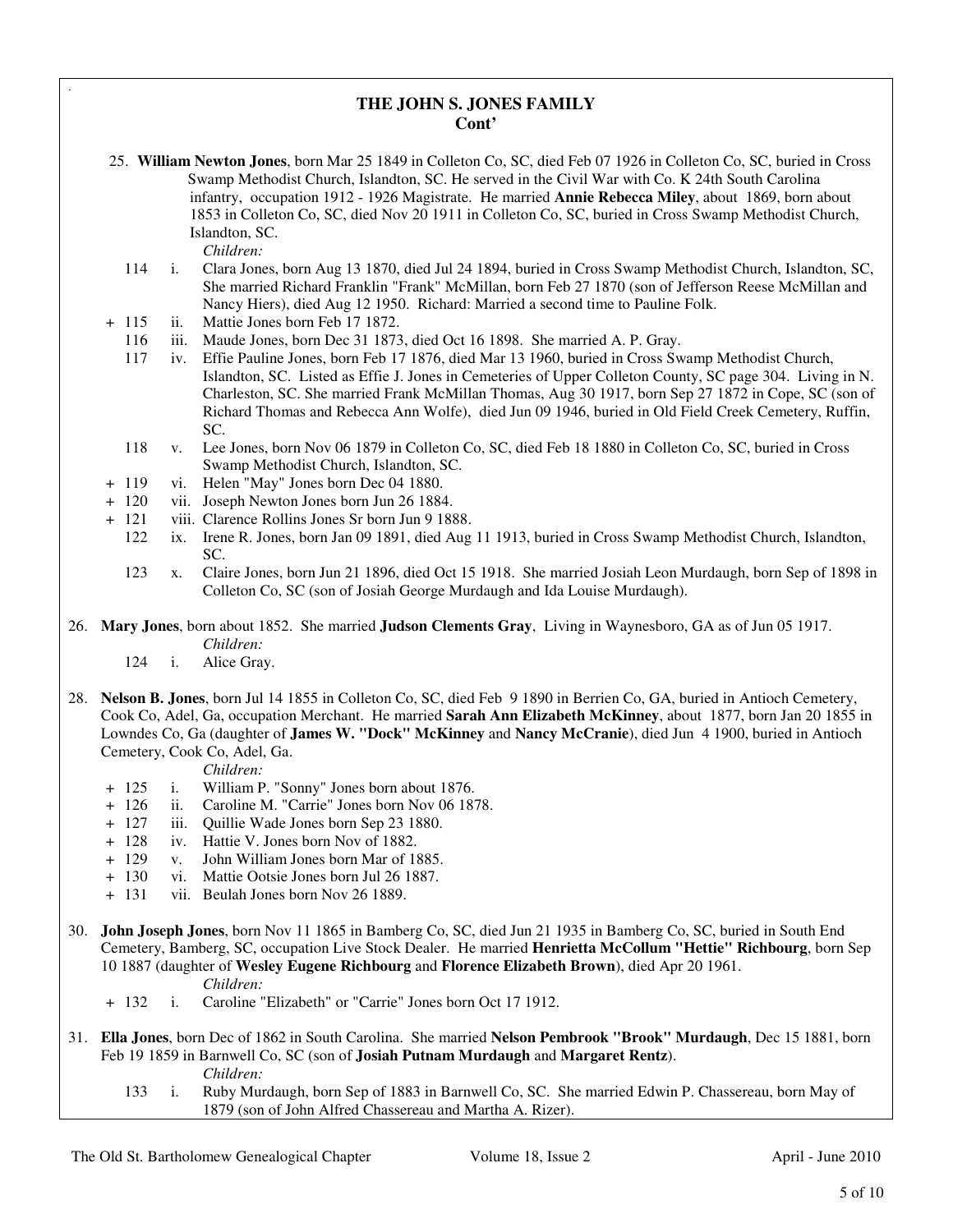- 134 ii. Mary Murdaugh, born Oct 13 1884 in Barnwell Co, SC, died Sep of 1966 in Bamberg County Hospital, Bamberg, SC, buried in Ehrhardt Cemetery, Ehrhardt, SC. She married John Frank Chassereau, born Jun 25 1881 (son of John Alfred Chassereau and Martha A. Rizer), died Jul 08 1951 in Ehrhardt, Bamberg Co, SC, buried in Ehrhardt Cemetery, Ehrhardt, SC.
- 135 iii. Flossie Murdaugh, born Feb of 1892. Living in Gastonia, NC as of Sep 1966. She married (1) L. M. Glenn. She married (2) L. Drane.
- 32. **Josephine Jones**, born about 1865. She married **Henry Walton Beach**, born Jun 01 1860 in Colleton Co, SC (son of **Joseph Stephen Beach** and **Mary Caroline Beach**), died Jan 17 1940 in Colleton Co, SC, buried in Live Oak Cemetery, Walterboro, SC.

*Children:*

- 136 i. Bissell Beach, born about 1889, died Jun of 1953 in Scotland Memorial Hospital, Laurinburg, NC, buried in Beaver Dam Cemetery. Living in McCall, SC as of Jan 1940. He married (1) Elizabeth "Bess" Gibson, born about 1889 in McColl, SC (daughter of Thomas B. Gibson and Sallie Tatum), died Sep 27 1948 in McColl, SC, education Graduate of Converse College, buried in Beaver Dam Baptist Church, McColl, SC. He married (2) Rachel Norton.
- 137 ii. Infant Son Beach, born Aug 19 1890, died Oct 17 1890, buried in Live Oak Cemetery, Walterboro, SC.
- 33. **Carrie R. Jones**, born Apr 03 1869, died May 02 1929. She married **Corey Franklin Rizer**, born Mar 25 1869 in Colleton Co, SC (son of **Isham Nathaniel Rizer** and **Caroline Harriett Warren**), died Dec 13 1950 in Columbia Hospital, Richland Co, SC. In his business career he was rated twice as a Millionaire and was the largest land owner in Bamberg, occupation employed by F. W. Wagner in Charleston, SC and later with John F. Folk in Bamberg, SC, occupation Established Olar Livestock Company and Rizer Auto Company, occupation Established the Bank of Olar, SC.

*Children:*

- + 138 i. Lucille R. Rizer born Aug 08 1893.
- + 139 ii. Maxwell Earl Rizer Sr born Jan 30 1897.
- + 140 iii. Zelma Rizer.
- + 141 iv. Daisy Rizer born Feb 22 1900.
- + 142 v. Son Rizer.
- 34. **William Preston "Willie" Jones**, born Apr 20 1870, died Aug 04 1921. He married **Virginia May Kearse**, born Jul 24 1876 (daughter of **Joseph Josiah Kearse** and **Mildred Bamberg**), died Jul 20 1945.

*Children:*

- 143 i. Gladys Jones, born May 28 1899, died Oct 22 1899.
- 144 ii. Ernestine Jones, born Dec 11 1904, died Jul 11 1907.
- 145 iii. Mildred Virginia Jones, born Apr 11 1901 in Bamberg Co, SC, died May 22 1981 in Bamberg County Hospital, Bamberg, SC, buried in South End Cemetery, Bamberg, SC, occupation Teacher and Welfare Worker.
- 36. **Robert Clarence Jones**, born Apr 09 1875 in Bamberg Co, SC, died Apr 14 1934 in Bamberg Co, SC, occupation Dairyman, buried in Bamberg, SC. He married (1) **Lillian Caldwell**.

*Children:*

- 146 i. Olga Louise Jones, born Nov of 1899, died Apr of 1900.
- 147 ii. Robert Caldwell Jones, born May 30 1906, died Sep 25 1954.

He married (2) **Ella Mae Martin**, born Jan 02 1894, died May 15 1979.

- *Children:*
- + 148 iii. Daisy Jones.
- 38. **Jessie Stancel Jones Sr**, born Sep 08 1852 in Colleton Co, SC, died Oct 03 1936 in Ashton, Colleton Co, SC, buried in Jones Family Cemetery, Colleton Co, SC, occupation Farmer/Businessman. The obituary notice which appeared in The State Newspaper Oct 04 1936 (transposed Jesse Jones' age as 48, He was 84). According to Jessie Jones obituary he had 16 grandchildren and one great grandchild. He married **Sally Elizabeth Carter**, Nov 15 1877 in Barnwell Co, SC, born Nov 15 1855 in Colleton Co, SC, died May 31 1899 in Colleton Co, SC, buried in Jones Family Cemetery, Colleton Co, SC. *Children:*
	- 149 i. Jessie Stancel Jones Jr, born Aug 29 1894 in Ashton, Colleton Co, SC, died May 14 1976 in A. S. J. Nursing Home, buried in Live Oak Cemetery, Walterboro, SC, occupation Retired Mechanic with Atlantic Coastline. He married (1) Polly Rebecca Padgett, born Jul 15 1892 in Colleton Co, SC (daughter of Berry P. Padgett and Virginia Rutland), died Jun 04 1971 in Colleton Co Hospital, Walterboro, SC, buried in Live Oak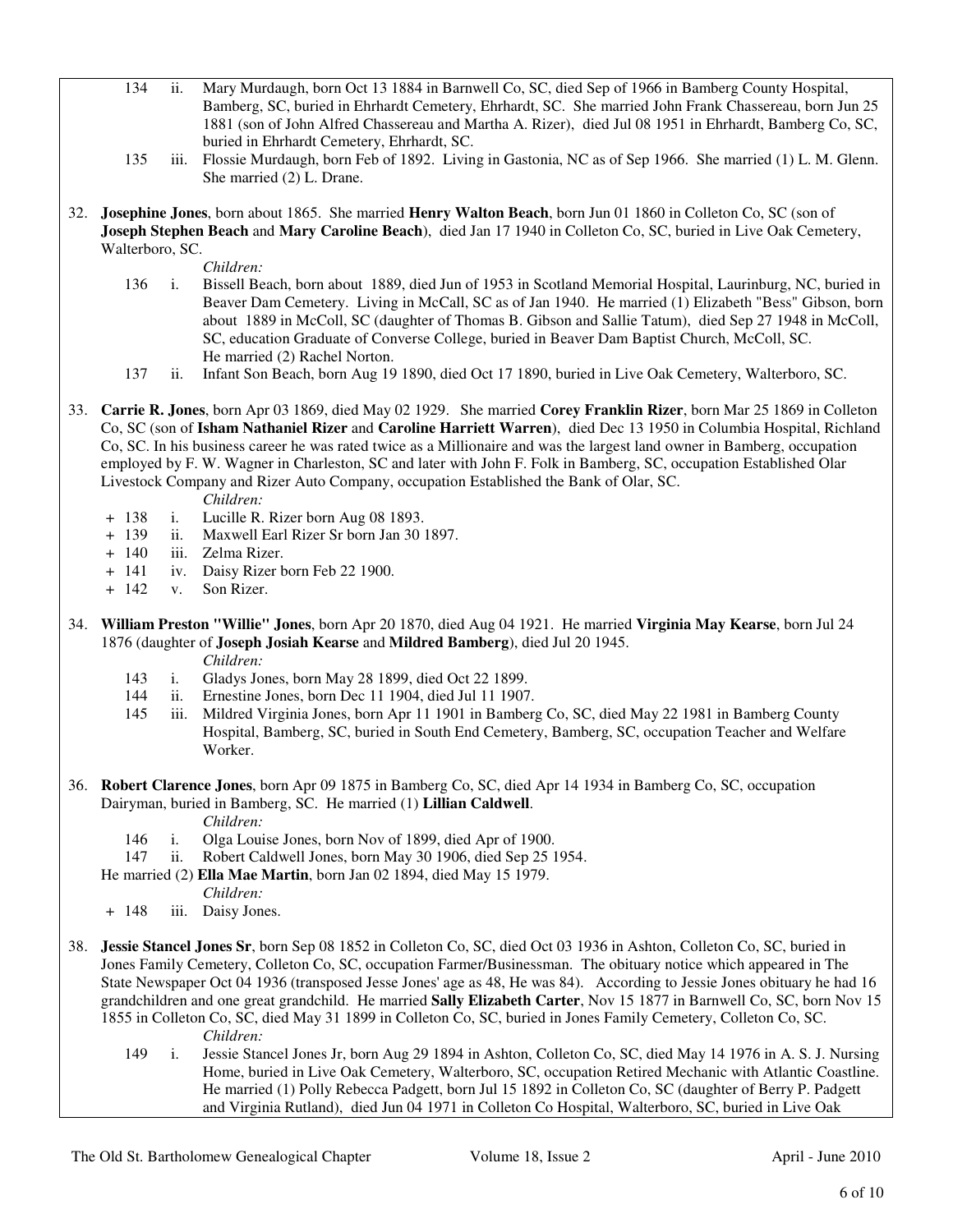Cemetery, Walterboro, SC. He married (2) Kate Strickland, born Jan 17 1896 in Colleton Co, SC (daughter of James M. Strickland and Henrietta Goodwin), died Mar 02 1974 in Colleton Co, SC, buried in Little Swamp Cemetery, occupation Retired Railroad Depot Agent.

- 150 ii. Olive L. Jones, born Aug 23 1893, died Nov 15 1970, buried in Jones Family Cemetery, Colleton Co, SC, occupation Retired Nurse. Living in Philadelphia as of Oct 1936.
- + 151 iii. Minnie Jones born Aug 24 1878.
- 152 iv. Clark R. Jones, born Aug of 1880 in Colleton Co, SC.
- + 153 v. Sarah A. Jones born Dec 28 1882.
	- 154 vi. Florence Clement "Florrie" Jones, born Apr of 1885 in Colleton Co, SC, died Oct 28 1969 in Walterboro Hosptial, Walterboro, SC, buried in Laurens Cemetery, Laurens, SC. Living in Laurens, SC as of Oct 1936. She married Dixon Roy Simpson, Dec 30 1915, born about 1886 in Laurens County, SC (son of Thad R. Simpson and Mary Fowler), died Jul 09 1940 in Laurens County Hospital, Clinton, SC, buried in Laurens Cemetery, Laurens, SC, occupation Laurens County Treasurer, military World War Veteran.
	- 155 vii. Willie I. Jones, born Sep of 1887 in Colleton County, SC. Living in Alapaha, GA as of Oct 1936. She married Annie M. Unknown, born about 1891 in Georgia.
- + 156 viii. Eugene Walter Jones Sr born Nov 26 1889.
- + 157 ix. Margaret E. "Maggie" Jones born Nov of 1898.
- 39. **Robert Edgar Jones**, born May 15 1855, died Dec 23 1923, buried in Carter's Ford Baptist Church, Lodge, SC. He married **Rosa E. Folk**, born Apr 11 1858 in Colleton Co, SC (daughter of **John Jacob Folk** and **Elizabeth Adella Breland**), died Jul 23 1931 in Colleton Co, SC, buried in Carter's Ford Baptist Church, Lodge, SC.

*Children:*

- + 158 i. Edgar Eugene Jones born Nov 20 1879.
- ii. Utsey Elizabeth Jones born Jan 25 1883.
- + 160 iii. Adella Melinda "Della" Jones born Sep 06 1885.
- + 161 iv. Rosa Lea Jones born Dec 12 1886.
- 40. **Elizabeth A. "Lizzie" Jones**, born Nov 12 1857, died Mar 26 1889, buried in Jones Family Cemetery, Colleton Co, SC. She married **W. H. Carter**, born Mar 22 1853, died Nov 01 1899, buried in Jones Family Cemetery, Colleton Co, SC. *Children:*
	- 162 i. Daisy Lee Carter, born Oct 22 1880, died Sep 03 1882, buried in Jones Family Cemetery, Colleton Co, SC.
- 41. **Anna Cameron Jones**, born Aug 01 1869 in Colleton Co, SC, died Nov 27 1940 in Ehrhardt, Bamberg Co, SC, buried in Carter's Ford Baptist Church, Lodge, SC. She married **George A. Carter**, born Nov 02 1871 in Colleton Co, SC, died Jul 20 1926 in Colleton Co, SC, buried in Carter's Ford Baptist Church, Lodge, SC.

#### *Children:*

- 163 i. George Ollar Carter, born Aug 24 1896 in Colleton Co, SC, died May 24 1897 in Colleton Co, SC, buried in Jones Family Cemetery, Colleton Co, SC.
- + 164 ii. Harry Phillip Carter born about 1898.
	- 165 iii. Robert "Robbie" Carter. Living in Ehrhardt, SC as of Oct 1982.
	- 166 iv. Wattie Carter, died before 1982. Living in Lodge, SC as of Nov 1940.
- + 167 v. Anna "Colleen" Carter born Apr 26 1910.
- 42. **William Wesley Jones**, born Feb 20 1860, died Sep 24 1882, buried in Jones Family Cemetery, Colleton Co, SC. He married **Minerva Lavina Jones**, born Apr 20 1860 (daughter of **Zachariah Jones** and **Sarah Margaret Gatch**). **Minerva**: According to Ancestry. Com and South Carolina Gatches and their descendants page 26 Minerva L. Jones married three times 1st to William W. Jones 2nd to Charles Pinckney Carter and 3rd John C. Utsey.
	- *Children:*
	- + 168 i. Lee Johnson Jones born Jan 18 1881.
	- + 169 ii. William Wesley "Willie" Jones born Nov 08 1882.
- 44. **Lee Johnson Jones**, born Feb 11 1867 in Colleton Co, SC, died Dec 15 1956 in Baptist Hospital, Columbia, Richalnd County, SC, buried in Lodge Methodist Church, Lodge, SC, occupation Retired Farmer and School Trustee (for 30 years),. According to the obituary of Lee Johnson Jones he had 17 grandchildren, and sixteen great grandchildren. He married **Kate Clifton Smyly**,Jan 18 1890, born Mar 08 1869 (daughter of **Charles Maxwell Smyly** and **Narcissa Rutledge "Narcissa" Stephens**), died Jul 22 1943 in Lodge, Colleton Co, SC, buried in Lodge Methodist Church, Lodge, SC.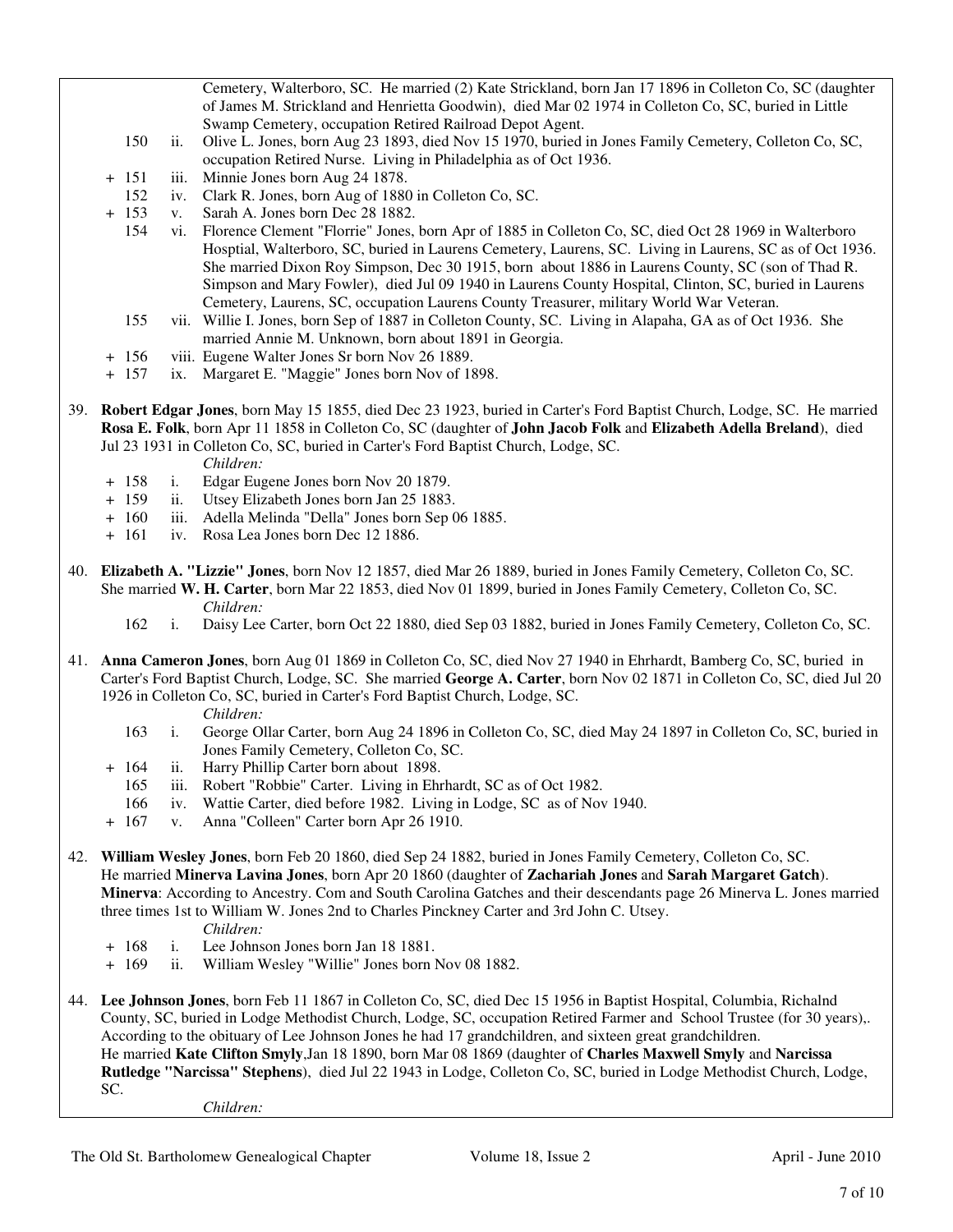- 170 i. Essie Gertrude Jones, born Nov 02 1891, died Apr 28 1994, buried in Old Silver Brook Cemetery, Anderson, SC. Living in Anderson, SC as of Oct 1988 and in Jan 1990. She married Percy Nimrod Hiers, Jan 12 1921, born Jun 15 1889 in Ehrhardt, Bamberg Co, SC (son of George Franklin Hiers and Annie Catherine Folk), died Oct 19 1957 in Anderson Co, SC, occupation Retired Furniture Salesman, military Veteran of World War I, buried in Silver Brook Cemetery, Anderson, SC.
- 171 ii. Alexander Robert Jones, born Sep 30 1893 in Lodge, Colleton Co, SC, died Dec 26 1915 in Lakeland, Polk Co, FL, buried in Lodge Methodist Church, Lodge, SC.
- + 172 iii. Melinda "Lynn" Jones born Oct 15 1895.
- + 173 iv. Blanche Eline Jones born Sep 25 1898.
- + 174 v. Helen "Armeda" Jones born Feb 18 1901.
- + 175 vi. Mabel Jones born Oct 10 1903.
- + 176 vii. Grace Jones born Oct 16 1906.
- + 177 viii. Walter "Herbert" Jones born Jan 30 1909.
- 47. **Robert Clark Jones**, born Jun 29 1875 in Colleton Co, SC, died Jun 20 1929 in Colleton Co, SC, buried in Carter's Ford Baptist Church, Lodge, SC. He married **Louise May "Lou" Cone**, Apr 24 1907, born about 1881 in Colleton Co, SC (daughter of **Andrew John W. Cone** and **Celia E. "Celie" Walker**), died Dec 09 1944 in Colleton Co, SC, buried in Carter's Ford Baptist Church, Lodge, SC.

*Children:*

- 178 i. Stancel Cone Jones, born Feb 18 1908 in Colleton Co, SC, died Jan 25 1980 in Veterans Hospital, Charleston, SC, buried in Carter's Ford Baptist Church, Lodge, SC, occupation Jan 27 1980 Farmer and Fertilizer Dealer, never married military Veteran of World War II.
- 179 ii. Mildred Elizabeth Jones, born Jun 29 1913 in Lodge, Colleton Co, SC, died May 03 2001 in Columbia, Richland Co, SC, education Graduated Winthrop College, occupation 30 years Teacher.

#### *Generation Four*

51. **Charlie Fishburne Avant**, born Sep 22 1877 in Colleton Co, SC, died Jun 24 1924 in Charleston Co, SC, occupation Lumber Hand, buried in Ashton Cemetery, Ashton, SC. He married **Annie Padgett**, born about 1875 in Colleton Co, SC, died about 1961 in Colleton Co, SC, buried in Ashton Cemetery, Ashton, SC.

- 180 i. Julia Virginia Avant, born Feb 26 1906 in Colleton Co, SC, died Apr 12 1966 in Bamberg County. Hospital, Bamberg, SC, buried in Carter's Ford Baptist Church, Lodge, SC. She married Jesse Halman Caldwell, born Jul 29 1876 (son of Christian F. Caldwell and Ella Carter), died Jul 20 1963, buried in Carter's Ford Baptist Church, Lodge, SC.
- 181 ii. William R. Avant. Living in Augusta, GA
- 52. **Mary Cynthia "Mamie" Avant**, born Jun 01 1879, died Apr 02 1947 in EsDorn Hospital, Walterboro, SC, buried in Cross Swamp Methodist Church, Islandton, SC. She married **Hammie Washington "Ham" Connelly**, born Oct 02 1881 in Allendale Co, SC (son of **John James Connelly** and **Elizabeth "Lizzie" Brunson**), died Oct 29 1957 in Jacksonboro, SC, buried in Cross Swamp Methodist Church, Islandton, SC, occupation Farmer.
	- *Children:*
	- 182 i. Johnnie B, Connelly, born Jul 19 1905 in Colleton Co, SC, died Sep 25 1910 in Colleton Co, SC, buried in Cross Swamp Methodist Church, Islandton, SC.
	- 183 ii. Julia Elizabeth "Lizzie" Connelly, born Oct 12 1906 in Islandton, Colleton Co, SC, died Jan 23 1983 in Colleton Regional Hospital, Walterboro, SC, buried in Jacksonboro Baptist Church, Jacksonboro, SC. Four grandchildren and two great grandchildren as of Jan 1983. She married Joe Leon McMillan, Dec 14 1929, born Dec 7 1906 in Colleton Co, SC (son of Richard Benjamin "Ben" McMillan and Amanda Drucilla "Mandy" Bishop), died Feb 19 1983 in Colleton Regional Hospital, Walterboro, SC, buried in Jacksonboro Baptist Church, Jacksonboro, SC.
	- 184 iii. Sudie"Marie" Connelly, born May 12 1908 in Colleton Co, SC, died Mar 31 1990 in Colleton Co, SC. She married Willie Lee Drawdy, born Jul 25 1902 in Colleton Co, SC (son of Wilbur Calhoun Drawdy Sr and Virginia Irene Carter), died Nov 25 1970 in Colleton Co, SC.
	- 185 iv. Eva Pauline Connelly, born Feb 22 1912 in Colleton Co, SC, died Feb 29 1928 in Colleton Co, SC, buried in Cross Swamp Methodist Church, Islandton, SC.
	- 186 v. Ethel Mary Connelly, born Jan 08 1914 in Colleton Co, SC, died Oct 09 1934 in Colleton Co SC, buried in Cross Swamp Methodist Church, Islandton, SC. She married Rufus Dean Fralix, Nov 09 1929 in Colleton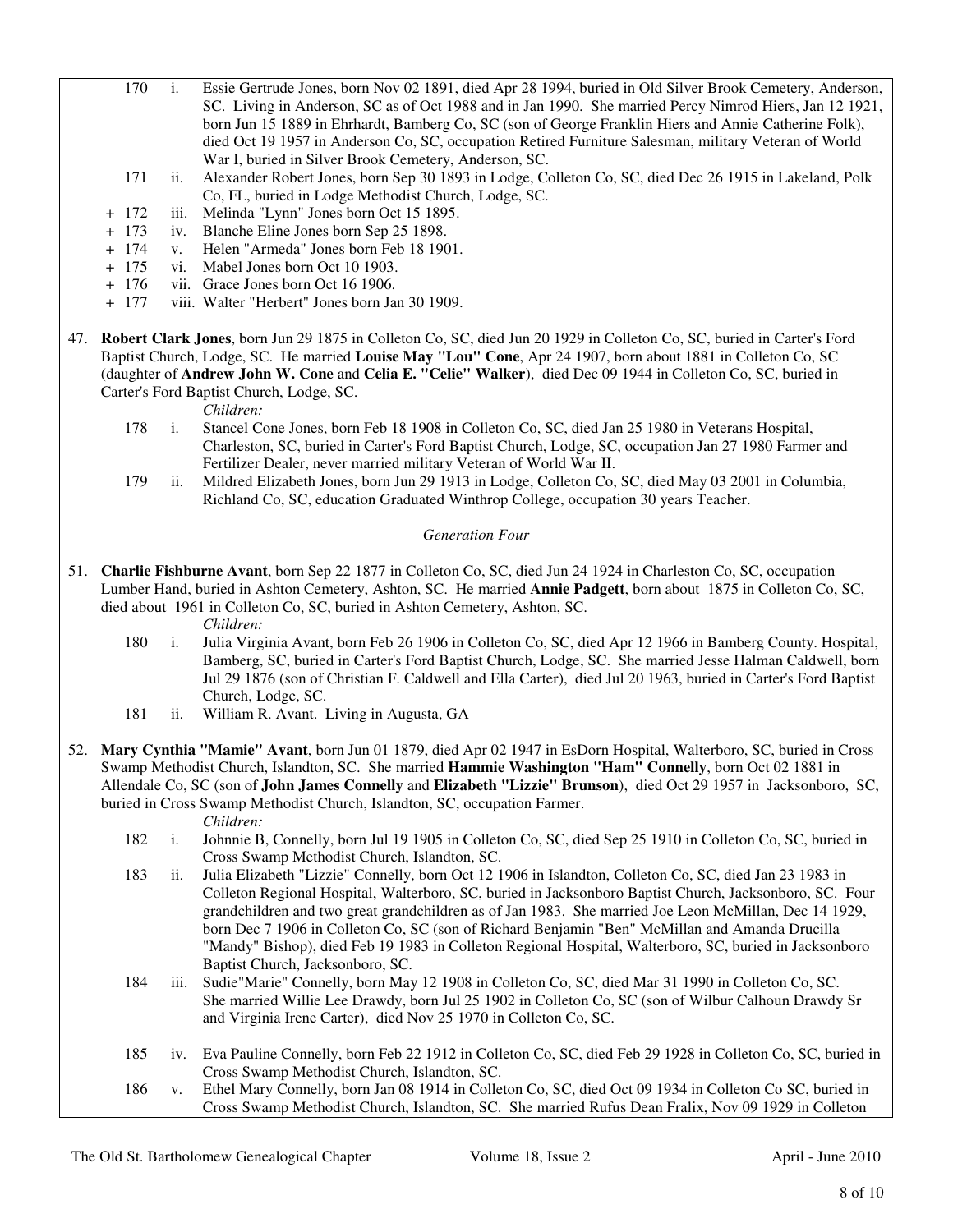Co, SC, born Nov 07 1908 in Green Pond Methodist Community, Colleton Co, SC (son of Zachariah Jones "Zack" Fralix and Cornelia "Victoria" Tuten), died Nov 09 1959 in Colleton Co, SC.

- 187 vi. Ralph Gatch Connelly, born Dec 26 1917 in Colleton Co, SC, died Feb 25 1992 in Lodge, Colleton Co, SC, buried in Lodge United Methodist Church, Lodge, SC, occupation Former Mayor of Lodge for 16 years, military Army Veteran of World War II. According to the obituary of Ralph G. Connelly he had six grandchildren. He married Marjie "Christine" Barnes, born Sep 4 1925 (daughter of Amon "Clyde" Barnes and Julia Ruth Platts),
- 188 vii. Mack Eli Connelly, born about 1903.
- 189 viii. George Connelly, born Feb 22 1912, died Aug 17 1987. Living in Islandton, SC as of Oct 1957.
- 190 ix. Horace Connelly, born Dec 26 1917. Living in Charleston, SC as of Oct 1957.
- 55. **Berry Benjamin "Ben" Avant**, born Sep 17 1881 in Colleton Co, SC, died Nov 11 1959 in Colleton Co, SC, buried in Pine Grove Baptist Church, Walterboro, SC, occupation Retired Farmer. He married (1) **Alliefair Hudson**, about 1905, born about 1982, died Aug 05 1919. **Alliefair**: Press and Standard Newspaper has tribute to Allafiar Avant in 1919.

*Children:*

- 191 i. Allie Mae Bishop, born Jul 22 1919 in Colleton Co, SC, died Jan 25 1973 in Charleston Hospital, Charleston, SC, buried in Beaufort Memorial Gardens, Beaufort, SC. According to the Funeral Home notice published in The Rice Planter Vol 1 No. 3 Page 6 Allie Mae Bishop was Adopted.however she is listed as the child of Berry Benjamin Avant in his obituary of 1959. She married Lewis Ernest Benton, May 8 1937 in Walterboro, Colleton Co, SC, born Oct 24 1915 in Colleton Co, SC (son of James McDuffie Benton and Sinia Catherine Bishop), died Jan 10 1989, buried in Live Oak Cemetery, Walterboro, SC, occupation Retired brick mason with Coastal Contractors.
- He married (2) **Martha Matilda "Mattie" Zellars**, born Feb 19 1895 in Colleton Co, SC (daughter of **Darley James Merkerson Zellars** and **Synthia Elvira Bryan**), died Mar 18 1962, buried in Bethel United Methodist Church, Ruffin, SC.
- 56. **John Wesley Avant**, born Oct 03 1882 in Colleton Co, SC, died Sep 18 1965 in Colleton Co, SC, buried in Cross Swamp Methodist Church, Islandton, SC. He married **Mary "Minerva" Crosby**, born Mar 23 1893 in Colleton Co, SC (daughter of **Berry Varn Crosby** and **Elizabeth Preacher**), died Apr 16 1937 in Islandton, Colleton Co, SC, buried in Cross Swamp Methodist Church, Islandton, SC.

- 192 i. Mary Elizabeth Avant, born Dec 8 1921 in Colleton Co, SC, died May 8 1996 in Columbia Trident Hospital, buried in Bedon Baptist Church, Walterboro, SC, graduated 1939 from Lodge High School, Lodge, SC. She married Riddick Archie Connelly Sr, Jun 3 1939 By Probate Judge I. A. Smoak, born Mar 10 1920 in Colleton Co, SC (son of William Patterson "Pat" Connelly and Bertha L. Polk), died Jan 14 1997 in Colleton Medical Center, Walterboro, SC, buried in Bedon Baptist Church, Walterboro, SC, occupation Retired Insurance Agent & Staff Mgr.
- 193 ii. Jennie Mae Avant, born Apr 11 1923. She married Denmon Lenzo Walling, born Feb 01 1918 in Colleton Co, SC (son of James Walter Walling and Emma Godley), died Jan 31 1981 in Stephens Cross Roads, Colleton Co, SC, buried in Cross Swamp Methodist Church, Islandton, SC.
- 194 iii. John "Clark" Avant, born Nov 11 1925 in Islandton, Colleton Co, SC, died Aug 31 1961 in Accident at Westinghouse Electric Corp, Hampton, SC, buried in Cross Swamp Methodist Church, Islandton, SC. He married Maxine Bowers, born Jun 23 1929 (daughter of Horace Mack Bowers and Sarah "Artelia" Terry).
- 195 iv. Berry Homer Avant, born Nov 29 1926 in Colleton Co, SC, died Jun 15 2006 in Harter Nursing Center, Fairfax, SC, military Army Veteran of World War II, occupation Retired Westinghouse Corp as Press Operator/Farmer. He married Erlene Terry (daughter of Jacob "Ernest" Terry and Virginia "Virgie" Freeman).
- 196 v. James Carlisle Avant. Living in Grover, SC. as of Jun 2006.
- 197 vi. Janet Avant. Living in Cordova, SC as of Jun 2006. She married Unknown Brewer.
- 198 vii. Julia Avant. born Nov 29 1926 died Feb 22 2010 GA buried Live Oak Cemetery Walterboro, SC. She was 1<sup>st</sup> married to Godley Jones b. about 1928 NC Her 2<sup>nd</sup> husband , Woodrow Franklin O'Quinn, born Mar 21 1914 in Colleton Co, SC (son of James Franklin O'Quinn and Hattie Elizabeth Brant), died Mar 23 1992 in Colleton Regional Hospital, Walterboro, SC, buried in Live Oak Cemetery, Walterboro, SC, occupation Owner O'Quinn's Nursery. Two children: Mrs. Mary Louise Jones Jay and Jack Wesley Jones.